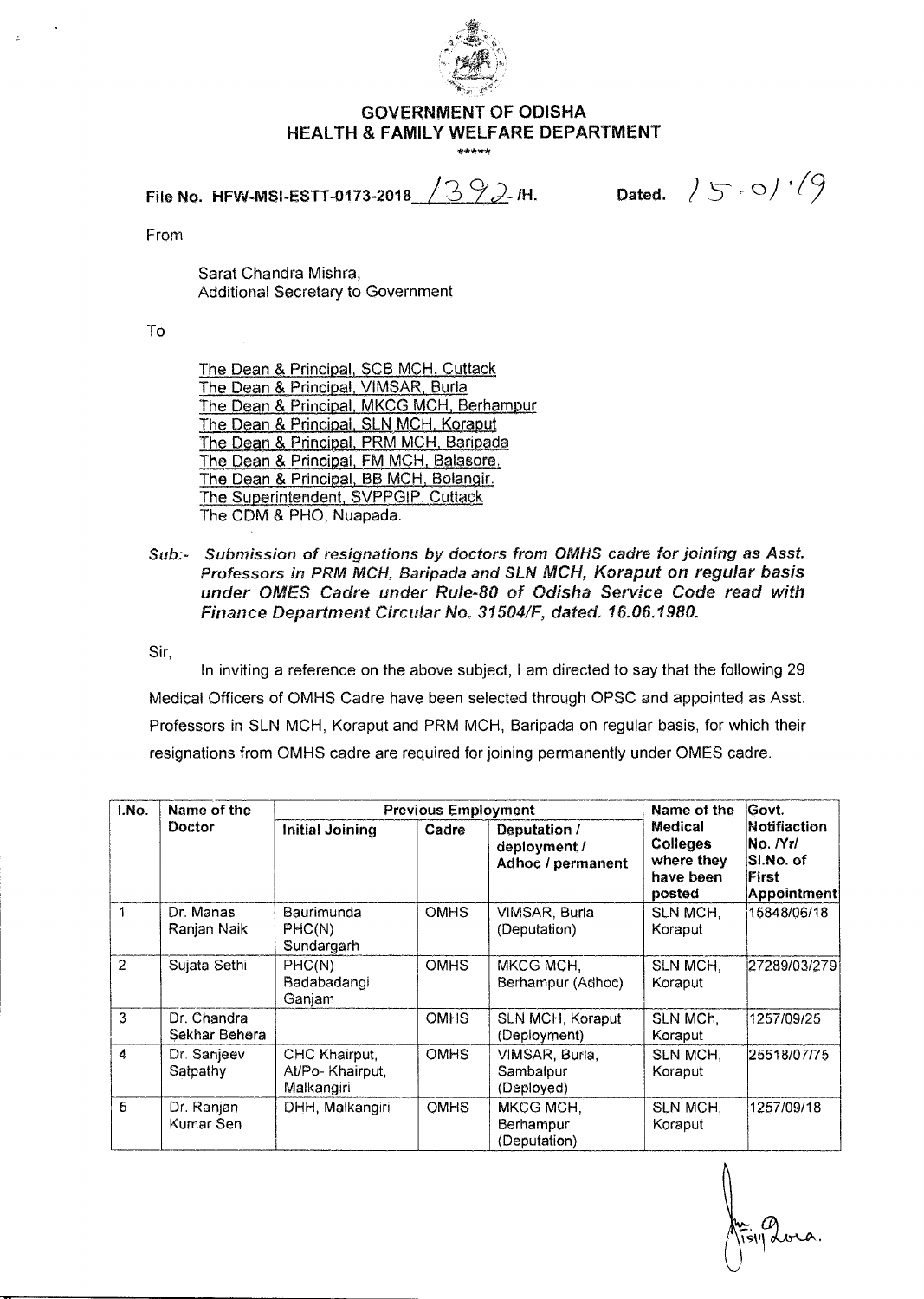| $\overline{6}$ | Dr.<br>Fakir Charan                 |                                                               | <b>OMHS</b> | LSN MCH, Koraput<br>(Deployment)                          | SLN MCH.<br>Koraput         | 27289/03/314 |
|----------------|-------------------------------------|---------------------------------------------------------------|-------------|-----------------------------------------------------------|-----------------------------|--------------|
| $\overline{7}$ | Munda<br>Dr. Ajaya<br><b>Bhatta</b> | PHC(N) Kodinga,<br>Dist-Nawarangpur                           | <b>OMHS</b> | Deputed to PRM<br>MCH, Baripada                           | PRM MCH,<br>Baripada        | 27289/03/242 |
| 8              | Dr. Kumar<br>Haraprasad<br>Mishra   | <b>Tutor MKCG MCH,</b><br>Berhampur                           | OMHS        | <b>SCB MCH, Cuttack</b><br>(Adhoc)                        | PRM MCH,<br>Baripada        | 25085/05/77  |
| 9              | Dr. Manash<br>Kumar Behera          | PHC(N) Panga<br>under CHC-I,<br>Phiringia                     | <b>OMHS</b> | MKCG MCH,<br>Berhampur(Deputati<br>on)                    | PRM MCH,<br>Baripada        | 3538/05/41   |
| 10             | Dr. Rashmi<br>Rekha<br>Mohapatra    | PHC(N)<br>Budhikomana,<br>Nuapada                             | OMHS        | <b>SCB MCH, Cuttack</b><br>(Deployment)                   | PRM MCH,<br>Baripada        | 25085/05/79  |
| 11             | Dr. Sibasish<br>Patro               | PHC(N) Naira                                                  | <b>OMHS</b> | MKCG MCH,<br>Berhampur                                    | SLN MCH,<br>Koraput         | 1642/11/85   |
| 12             | Dr. Abarnita<br>Sethi               | Asst. Surgeon                                                 | <b>OMHS</b> | (Deputation)<br>PRM MCH, Koraput<br>(Deployment)          | PRM MCH.<br>Koraput         | 25518/07/89  |
| 13             | Dr.Sashmita<br>Kumari Padhy         |                                                               | <b>OMHS</b> | Continuing DM<br>Course at SCTIMST,<br>Trivendrum, Kerala | SLN MCH,<br>Koraput         | 3513/10/64   |
| 14             | Dr. Prabhat<br>Nalini Routray       |                                                               | <b>OMHS</b> | FM MCH, Balasore,<br>Deputation                           | PRM MCH.<br>Baripada        | 27289/03/170 |
| 15             | Dr. Subrat<br>Burma                 | PHC(N) Farang,<br>Dist-Kalahandi                              | OMHS        | PRM MCH, Baripada<br>(Deployment)                         | PRM MCH,<br>Koraput         | 19347/02/17  |
| 16             | Dr. Santosh<br>Kumar Panda          |                                                               | <b>OMHS</b> | PRM MCH,<br>Baripada, Deputation                          | <b>PRM MCH,</b><br>Baripada | 3513/10/132  |
| 17             | Dr. Manas<br>Ranjan Mallick         | CHC G. Udayagiri                                              | <b>OMHS</b> | PRM MCH, Baripada<br>(Deployed)                           | PRM MCH.<br>Baripada        | 1257/09/3    |
| 18             | Dr. Utkal<br>Nayak                  | Govt. Hospital,<br>Gadapur,<br>Daringbadi, Dist-<br>Kandhamal | <b>OMHS</b> | <b>BBMCH, Bolangir</b><br>(Deployment)                    | SLN MCH,<br>Koraput.        | 15848/06/2   |
| 19             | Dr. Jagannath<br>Mishra             | PHC(N) Saragada<br>under CHC, Bijatala                        | <b>OMHS</b> | PRM MCH, Baripada<br>(Deputation)                         | PRM MCH,<br>Baripada        | 8832/04/38   |
| 20             | Dr.<br>Swetapadma<br>Pradhan        | DHH, Baripada                                                 | <b>OMHS</b> | SCB MCH, Cuttack (<br>Deputation)                         | PRM MCH.<br>Bripada.        | 11795/01/261 |
| 21             | Dr. Monalisa<br>Panda               | PHC(N)<br>Khaprakhol,<br>Bolangir                             | <b>OMHS</b> | SCB MCH, Cuttack (<br>Deployed)                           | PRM MCH,<br>Baripada        | 25518/07/52  |
| 22             | Dr.<br>Ashrumochan<br>Sahoo         | DHH, Koraput                                                  | <b>OMHS</b> | SVPPGIP, Cuttack                                          | PRM MCH,<br>Baripada        | 1257/09/30   |
| 23             | Dr. Thakura<br>Soren                | PHC(N),<br>Dumabhal                                           | <b>OMHS</b> | PRM MCH, Baripada                                         | PRM MCH,<br>Baripada        | 27289/03/270 |
| 24             | Dr. Bibhu<br><b>Prasad Beher</b>    | PHC(N) Kumuli,<br>Koraput                                     | OMHS        | Baripada,<br>Mayurbhanj<br>(Deployed)                     | SLN MCH,<br>Koraput         | 3555/04/34   |
| 25             | Dr. Upasana<br>Das                  | Police Hospital,<br>Koraput                                   | <b>OMHS</b> | PRM MCH, Baripada<br>(Deputation                          | PRM MCH,<br>Baripada        | 3513/10/160  |
| 26             | Dr. Ashis<br>Kumar Gupta            | Gadigaon PHC(N)                                               | <b>OMHS</b> | LTMO, Nuapada, did<br>not join for higher<br>study        | PRM MCH,<br>Baripada        | 1642/11/74   |
| 27             | Dr. Sudhanshu<br>Sekhara<br>Nanda   |                                                               | <b>OMHS</b> | MKCG MCH,<br>Berhampur<br>(Deputaiton)                    | PRM MCH,<br>Baripada        | 3513/10/105  |

 $\overline{\mathcal{N}}$  $R_{\text{right}}$ ria.